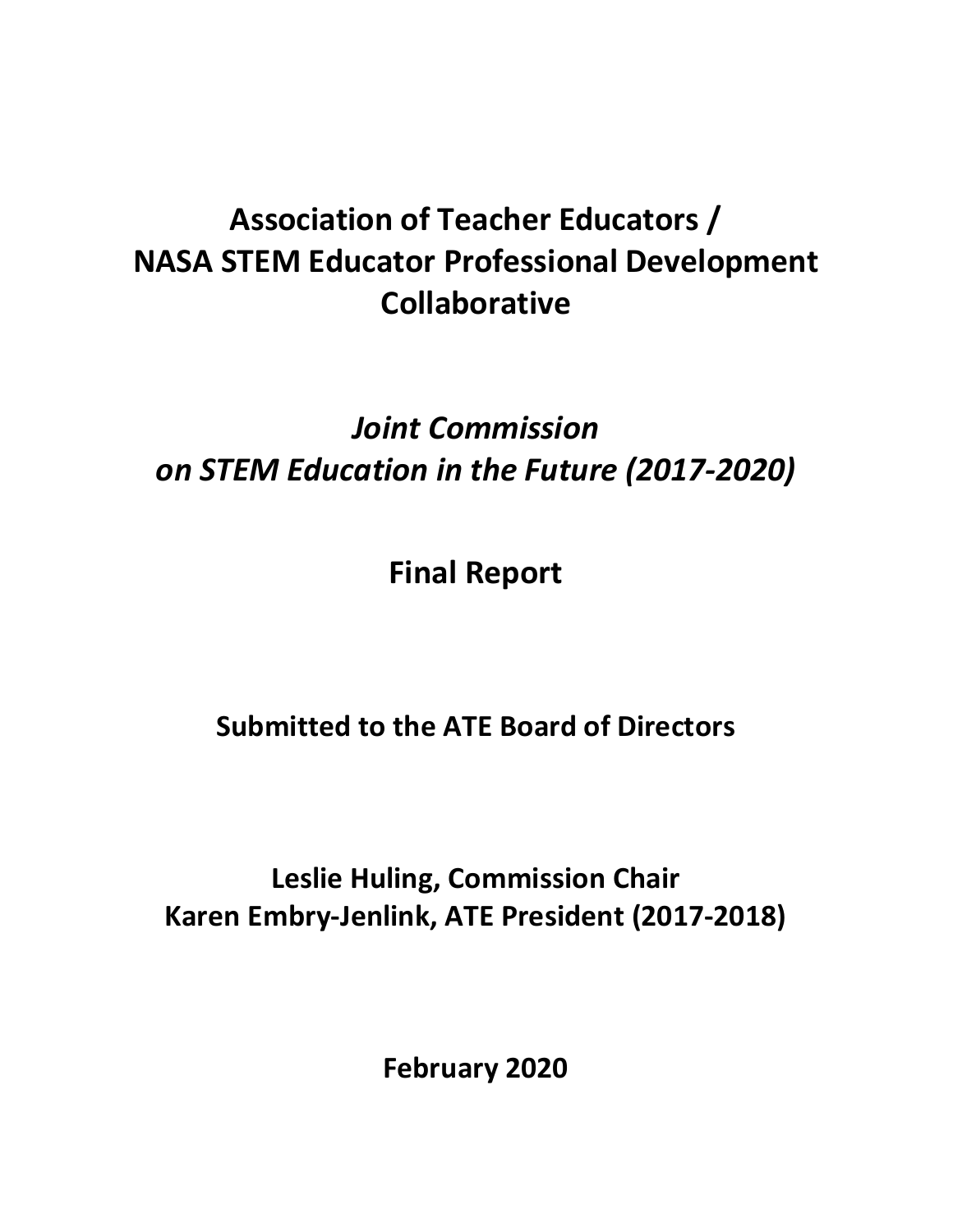## **Report of the ATE/ NASA STEM Educator Professional Development Collaborative (EPDC) Joint Commission on**

#### *STEM Education in the Future*

#### **December 2019**

#### **Overview:**

In 2017, ATE President Karen Embry-Jenlink worked with the NASA STEM Educator Professional Development Collaborative (EPDC) to appoint a joint commission on STEM Education in the Future for the purpose of exploring and framing issues related to STEM Education in which ATE has a stake and has the potential to impact positive change. The Commission commenced its work at the 2018 ATE Annual Meeting in Las Vegas, NV, and is on track to conclude its work at the 2020 ATE Annual Meeting in Atlantic City, NJ.

#### **Commission members:**

- **Chair, Dr. Leslie Huling**, senior advisor of the LBJ Institute for STEM Education and Research and Project Director in the NASA STEM Educator Professional Development Collaborative project
- **Dr. Barbara Buckner**, educator professional development specialist, Armstrong Flight Research Center, NASA
- **Dr. Lori Fulton**, asst. professor, University of Manila at Honolulu, HI
- **Dr. Harvey Henson**, joint appointment, Geology and Curriculum and Instruction, and director, STEM education center, Southern Illinois University, Carbondale, IL
- **Dr. Romena Garrett Holbert**, associate professor, AYA science education director, Wright State University, Dayton, OH
- **Dr. Laveria Hutchison**, associate professor, University of Houston, Houston, TX
- **Dr. Ute Kaden**, associate professor, University of Alaska, Fairbanks, AK
- **Dr. John R. McConnell III**, Associate dean of accreditation and assessment, associate professor, Austin Peay University, Clarksville, TN
- **Dr. Araceli Ortiz**, director of the LBJ Institute for STEM Education and Research, assistant professor, Curriculum and Instruction, College of Education, Texas State University, and Principal Investigator, NASA STEM Educator Professional Development Collaborative
- **Dr. Samuel Garcia**, educator professional development specialist, Kennedy Space Center, NASA

#### **Summary of Commission Activities and Contributions**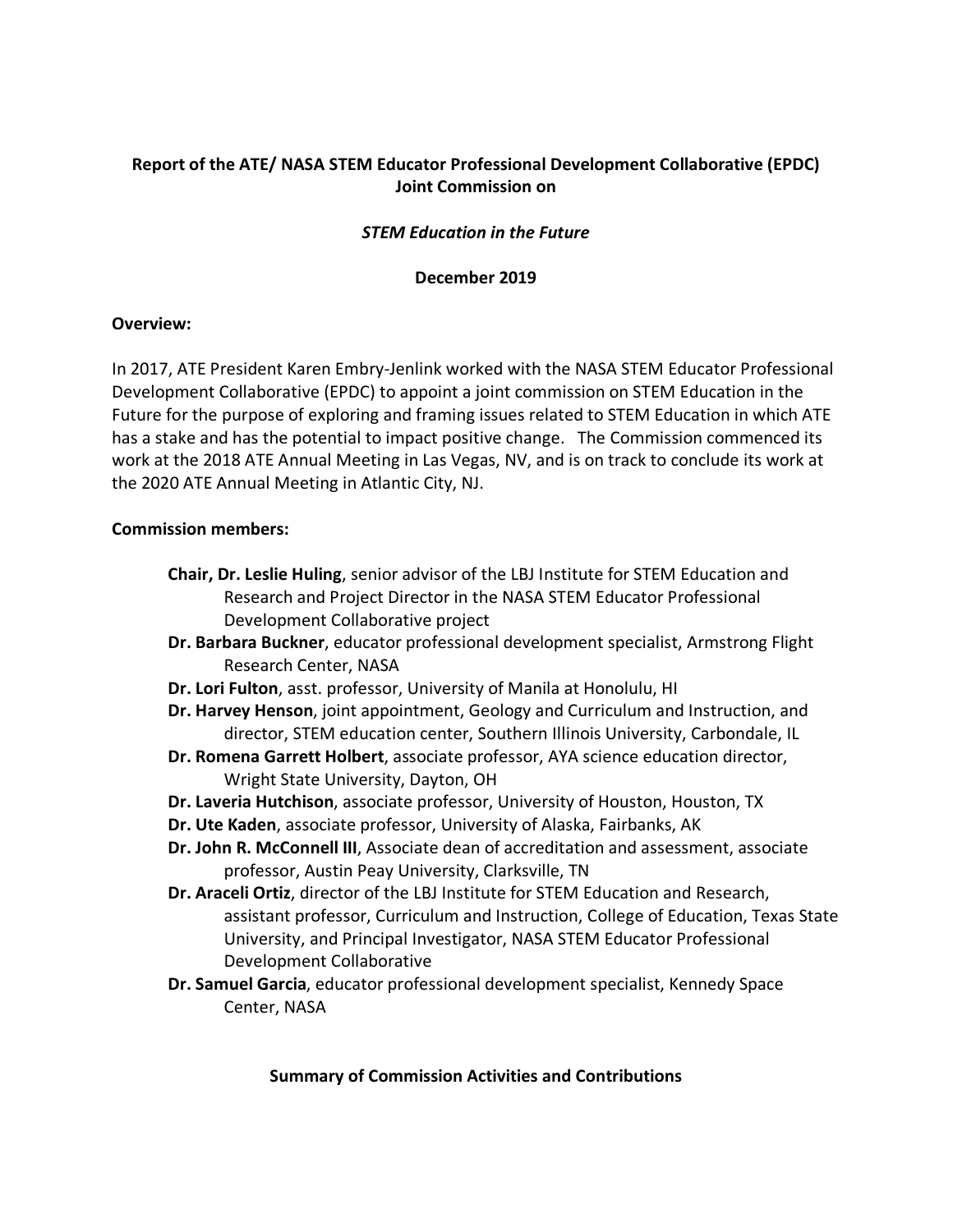#### **Commission Activities**

Over a three-year period (2017-2020), the ATE / NASA Commission met face-to-face at ATE annual meetings and online throughout the year to plan and evaluate Commission activities. The ATE/NASA Commission co-sponsored a two-day professional development STEM Learning Lab at each of the 2018, 2019, and 2020 ATE Annual Meetings and also at the 2018 Summer Conference in Pittsburgh, PA.

Commission Activities were further enhanced by contributions and in-kind support provided by the NASA STEM EPDC, which facilitated a keynote speaker for the 2018 ATE Annual Meeting presented by Dr. David Seidel from the NASA Jet Propulsion Laboratory.

The NASA STEM EPDC also funded program ads and conference bag inserts promoting the STEM Learning Lab during the three years of the Commission.

The Commission also engaged in several other publishing and conference pursuits as described below.

#### **Commission Meetings**

Feb. 18, 2018—Organizational Meeting at 2018 ATE Annual Meeting, Las Vegas NV Aug. 4, 2018—Commission Meeting at Summer 2018 ATE Meeting, Albuquerque, NM 2018 Online Commission Meetings—April 20, June 1, Oct. 12, and Dec. 14 Feb. 17, 2019—Commission Meeting at 2019 ATE Annual Meeting, Atlanta, GA 2019 Online Meetings—Apr. 26, June 21, Aug. 16, Oct. 11 & Jan. 24 (2020) Feb. 16, 2020—Commission Meeting at 2020 ATE Annual Meeting, Atlantic City, NJ

### **ATE/NASA STEM Learning Labs & Commission-Sponsored ATE Events**

#### • **2018—Las Vegas, NV**

- o National press release for the launch of the Commission (02/06/2108)
- o Feb. 18—ATE Keynote presentation—Dr. David Seidel, NASA Jet Propulsion Laboratory
- o Feb. 18-19—ATE/NASA STEM Learning Lab (8 sessions over 2 days)
- o Full page program ad & conference bag insert

#### • **2018—ATE Summer Meeting–Albuquerque**

- o Aug. 5-6—Commission-sponsored STEM sessions (10 sessions over 2 days)
- o Full page program ad & conference bag insert
- o Participant evaluation of STEM Learning Lab
- **2019—Atlanta, GA**
	- o Feb. 18-19– ATE/NASA STEM Learning Lab (10 sessions over 2 days)
	- o Feb. 19–Featured Forum on STEM Education in the Future
	- o Full page program ad & conference bag insert
	- o Participant evaluation of STEM Learning Lab